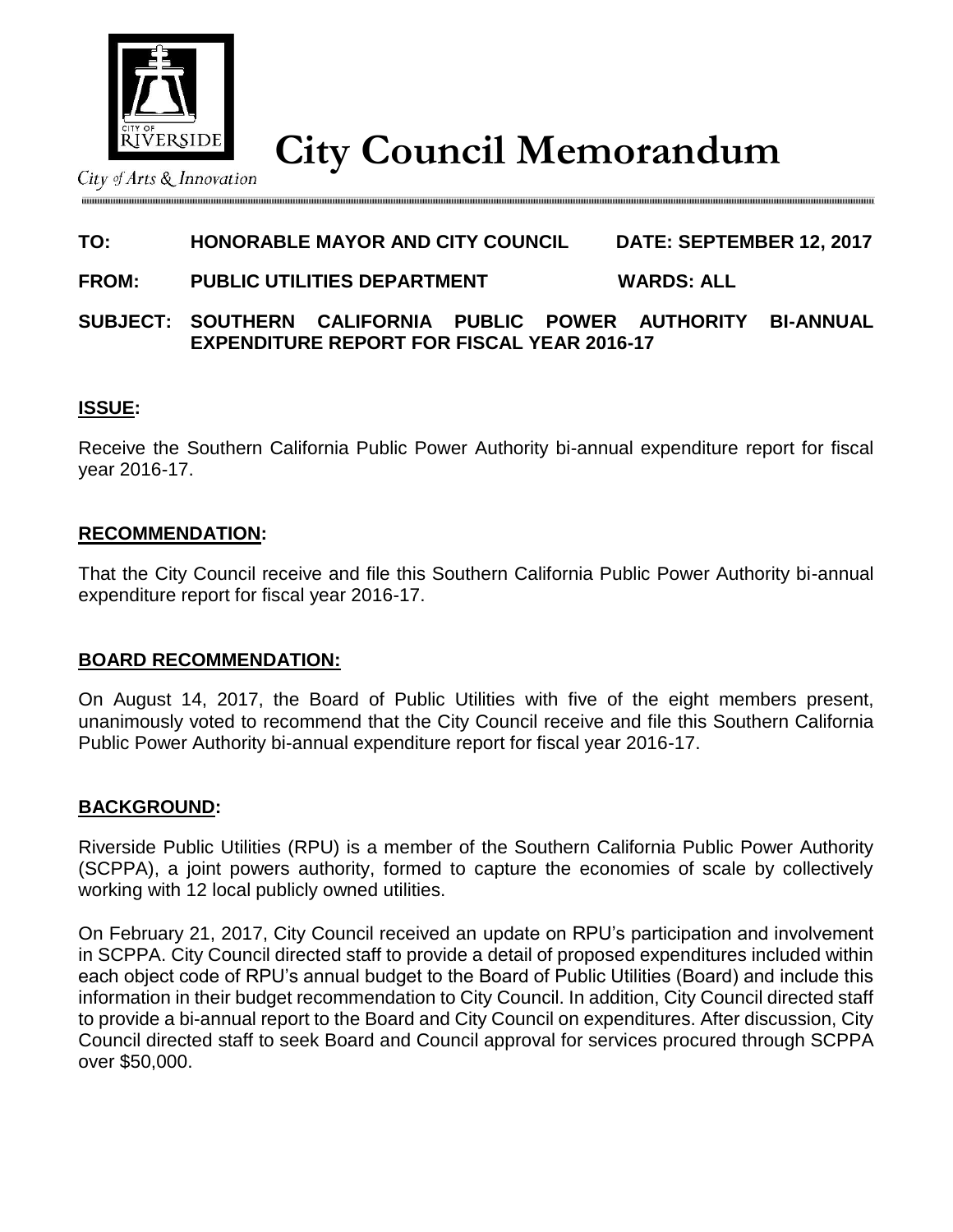## **DISCUSSION:**

This report is the first SCPPA bi-annual expenditure report covering twelve months of expenditures for fiscal year 2016-17.

RPU's participation in SCPPA activities is voluntary and undertaken only when participating through SCPPA is expected to add value in the form of i) cost savings as compared to Riverside acting individually and/or ii) staff savings achieved by collaborating on common issues and avoiding the duplication of effort at each utility.

The majority of RPU's expenditures associated with SCPPA relate directly to its participation in the generation, transmission, and renewable projects, where there is joint interest by other utilities. RPU also participates in other joint member utility services such as energy efficiency programs, training, association dues, and legislative or regulatory advocacy where services are procured using economies-of-scale pricing from the collective buying power of SCPPA members, resulting in significant ratepayer savings. Authorization of these expenditures must be recommended by the Board and approved by the City Council through the City's biennial budget process as are other operating costs.

#### Scope of SCPPA Expenditures

The following graphs provide the comparative scope of expenditures paid through SCPPA by the Electric Fund for fiscal year 2016-17:

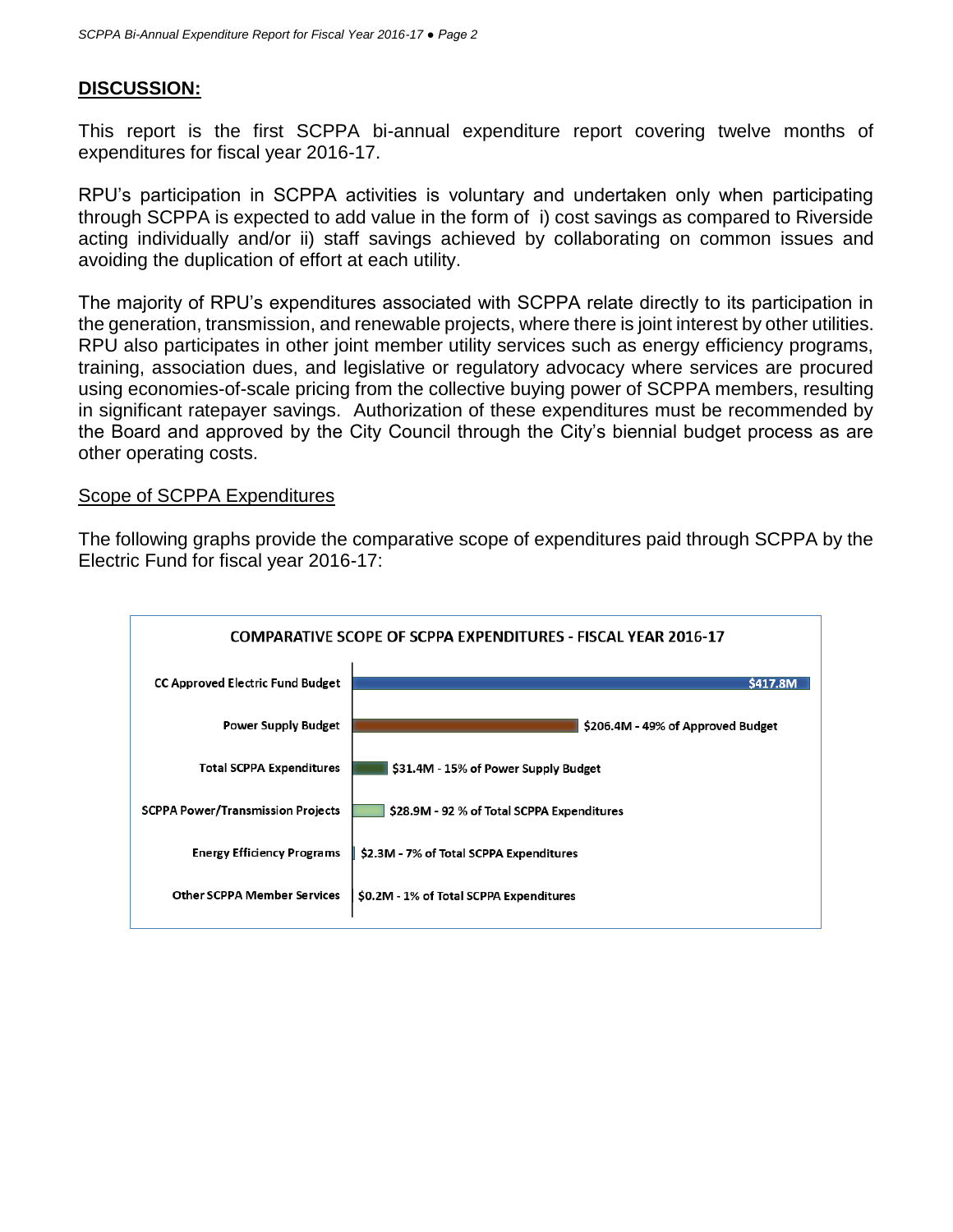



## RPU Procurement Process through SCPPA

For power supply and transmission, the City Council approves all new joint participation generation, transmission, and renewable projects entered into with SCPPA. Once new projects and associated purchase power agreements (PPA) are approved by the City Council, the City Manager or his designee will sign the PPA to initiate the project with SCPPA. Ongoing costs associated with these projects are included in the Electric Fund's biennial budget, which is